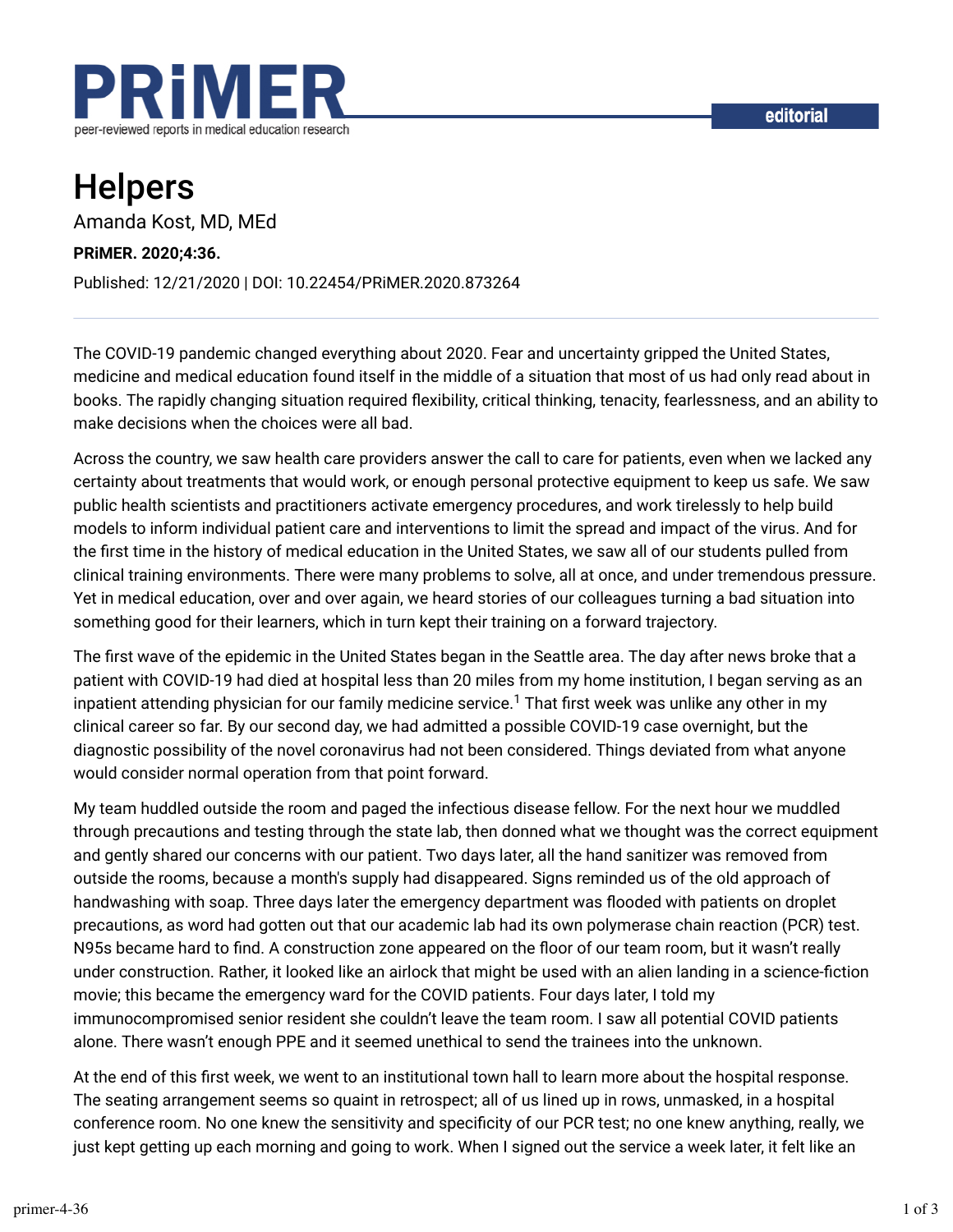eternity had passed.

Why did we issue this call for reports related to COVID-19? Whenever a crisis strikes in the age of the social media, the meme about Mr Rogers telling children to look for the helpers seems to circulate: "Look for the helpers, you will always find people who are helping." $^{\rm 2}$ 

This is what we wanted to highlight in *PRiMER*. Physicians, residents, medical students, educators, and those in public health all dug deep to find ways to help in very sad, scary, and unpredictable times. At a meeting to plan potential responses for our clerkships, I remember a colleague saying, "the crystal ball is broken." Nobody could see into the future, but people made the path by walking it, waking up each day and continuing to show up and pour themselves and their creativity into the problems that needed to be solved. The *PRiMER* COVID-19 Collection is really one for the helpers, those who did their best under bad circumstances to keep things going, be it in education, public health, or patient care. We looked for the helpers and we found them. This is their work. 3-15

## Corresponding Author

Amanda Kost, MD, MEd Health Sciences Center (E-304), Box 356390, Seattle, WA 98195. 206-543-9425. Fax: 206-543-3821. akost@uw.edu

### **Author Affiliations**

Amanda Kost, MD, MEd - Department of Family Medicine, University of Washington School of Medicine, Seattle, WA

#### References

- 1. Brownstone S, Cornwell P, Lindblom M, Takahama E. King County patient is first in U.S. to die of COVID-19 as officials scramble to stem spread of novel coronavirus. Seattle Times. February 29, 2020. https://www.seattletimes.com/seattle-news/health/one-king-county-patient-has-died-due-to-covid-19 infection/. Accessed November 6, 2020.
- 2. *Look for the Helpers*. PBS. Aired March 24, 2020. https://www.pbs.org/video/look-helpers-jwvmp2/. Accessed November 6, 2020.
- 3. Bickerton L, Siegart N, Marquez C. Medical Students Screen for Social Determinants of Health: A Service Learning Model to Improve Health Equity. PRiMER. 2020;4:27. https://doi.org/10.22454 /PRiMER.2020.225894
- 4. Boulger JG, Onello E. Transforming Rural Family Medicine Curriculum From Experiential to Virtual: A Response to COVID-19 Limitations. PRiMER. 2020;4:19. https://doi.org/10.22454/PRiMER.2020.343294
- 5. Carson S, Peraza LR, Pucci M, Huynh J. Student Hotline Improves Remote Clinical Skills and Access to Rural Care. PRiMER. 2020;4:22. https://doi.org/10.22454/PRiMER.2020.581719
- 6. Ha E, Zwicky K, Yu G, Schechtman A. Developing a Telemedicine Curriculum for a Family Medicine Residency. PRiMER. 2020;4:21. https://doi.org/10.22454/PRiMER.2020.126466
- 7. Hahn TW. Virtual Noon Conferences: Providing Resident Education and Wellness During the COVID-19 Pandemic. PRiMER. 2020;4:17. https://doi.org/10.22454/PRiMER.2020.364166
- 8. Hayes JR, Johnston B, Lundh R. Building a Successful, Socially-Distanced Family Medicine Clerkship in the COVID Crisis. PRiMER. 2020;4:34. https://doi.org/10.22454/PRiMER.2020.755864
- 9. Liang S, Taylor LN, Hasan R. Student-Led Adaptation of Improvement Science Learning During the COVID-19 Pandemic. PRiMER. 2020;4:20. https://doi.org/10.22454/PRiMER.2020.536861
- 10. Long JD, Ward CA, Khorasani-Zadeh A. The Impact of Obesity on COVID-19 Disease Severity. PRiMER.